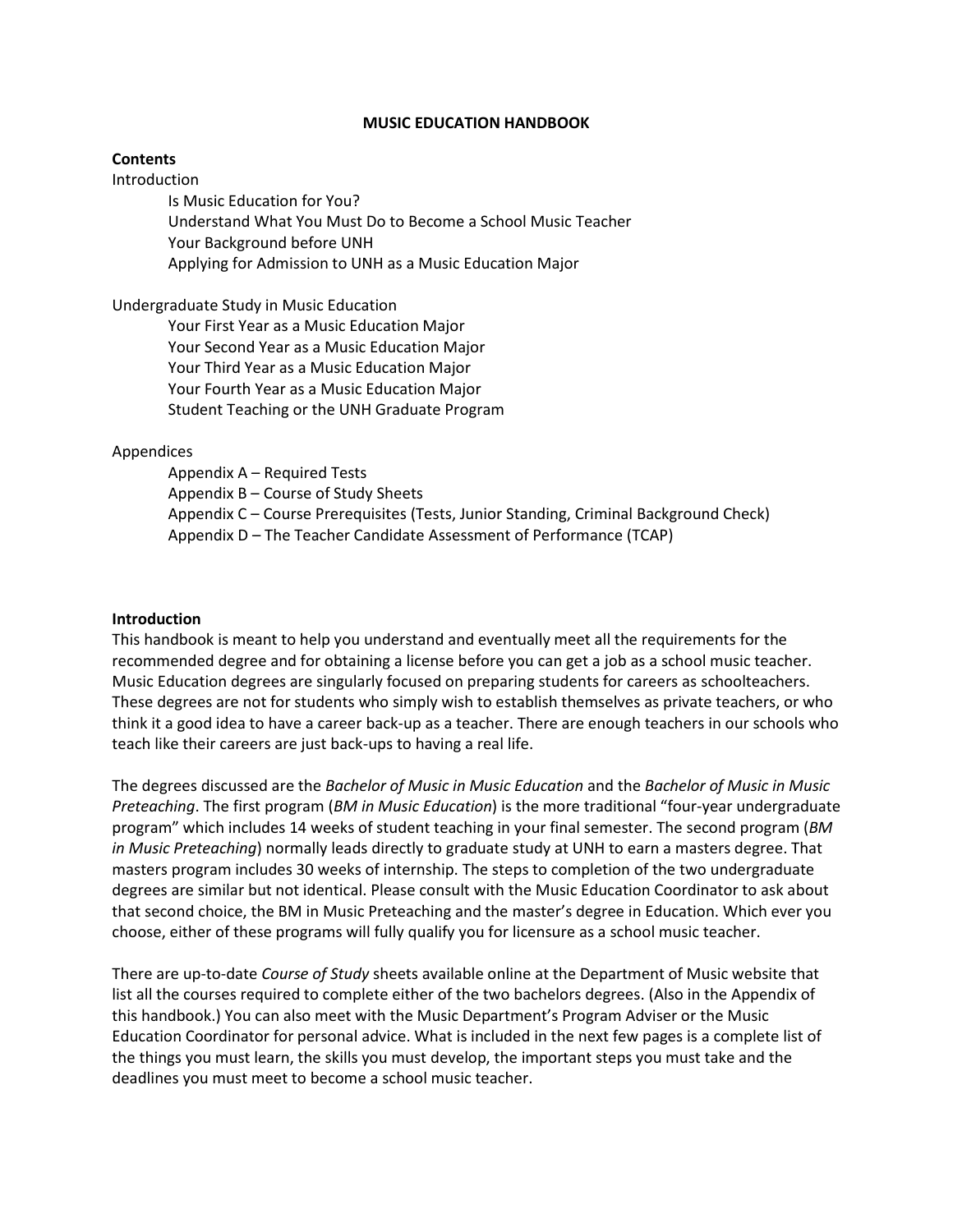## **Is Music Education for You?**

Music Education programs in college are almost singularly focused on preparing you to teach music in a public school. These programs are typically demanding and entirely prescribed – meaning that you have very little choice in what to study. Everything has to meet the requirements of the licensing state's Department of Education. As a result, students who hope to earn a music education degree simply as a career back-up are often frustrated and unhappy. Further, those students run the risk if they take a teaching job of becoming a poor teacher characterized by lack of commitment and energy. There are enough weak teachers in our public schools. Our goal is to develop skillful and fully committed candidates for certification in any state.

Most of our best music education students share several traits.

- 1. They are excellent performers who derive tremendous satisfaction from performing sophisticated music with others.
- 2. They understand how large school music ensembles function because they participated in such ensembles when they were in school. Guitarists and pianists have been members of their school choir, band or orchestra in some regular way and understand that will be the focus of school music programs. (All music education majors must have been members of the UNH Concert Choir, the UNH Symphony Orchestra or one of UNH's concert bands at least four times by their seventh semester of college study.)
- 3. They are sympathetic to the lives students lead in and out of school. They work toward the betterment of students in all aspects of their lives – musical, academic, social and other.
- 4. They are committed to working as part of a team of concerned faculty members. As a result, they will become engaged members of a school's faculty.
- 5. They can clearly state their goals as teachers and assess their success in accomplishing those goals. Artistry, skill development and musical knowledge are among their most important goals. They can make clear what artistic experiences, what skill development and what knowledge goals they have for students.
- 6. They are dedicated to developing the teaching skills that will allow them to accomplish their goals.

## **Understand What You Must Do to Become a School Music Teacher**

There are requirements established by state law that you must meet before you will be eligible for certification (licensure) as a school music teacher. When these are added to the graduation requirements of the Department of Music, the Department of Education, and the College of Liberal Arts, these make for a fully prescribed curriculum and a very challenging four or five years of college preparation.

In summary, to complete a music education degree you will need to meet the following requirements.

- 1. Learn the material presented in the broad spectrum of academic courses presented in our Discovery Program as required of every UNH student. This is typically a sequence of nine courses in a wide variety of subjects.
- 2. Develop into a sophisticated and skillful performer on one instrument or voice. You will take private lessons each semester and give at least one public solo recital.
- 3. Be involved in at least four semesters of performances given by at least one of our large concert ensembles – Concert Choir, Chamber Singers, Symphony Orchestra, Wind Symphony,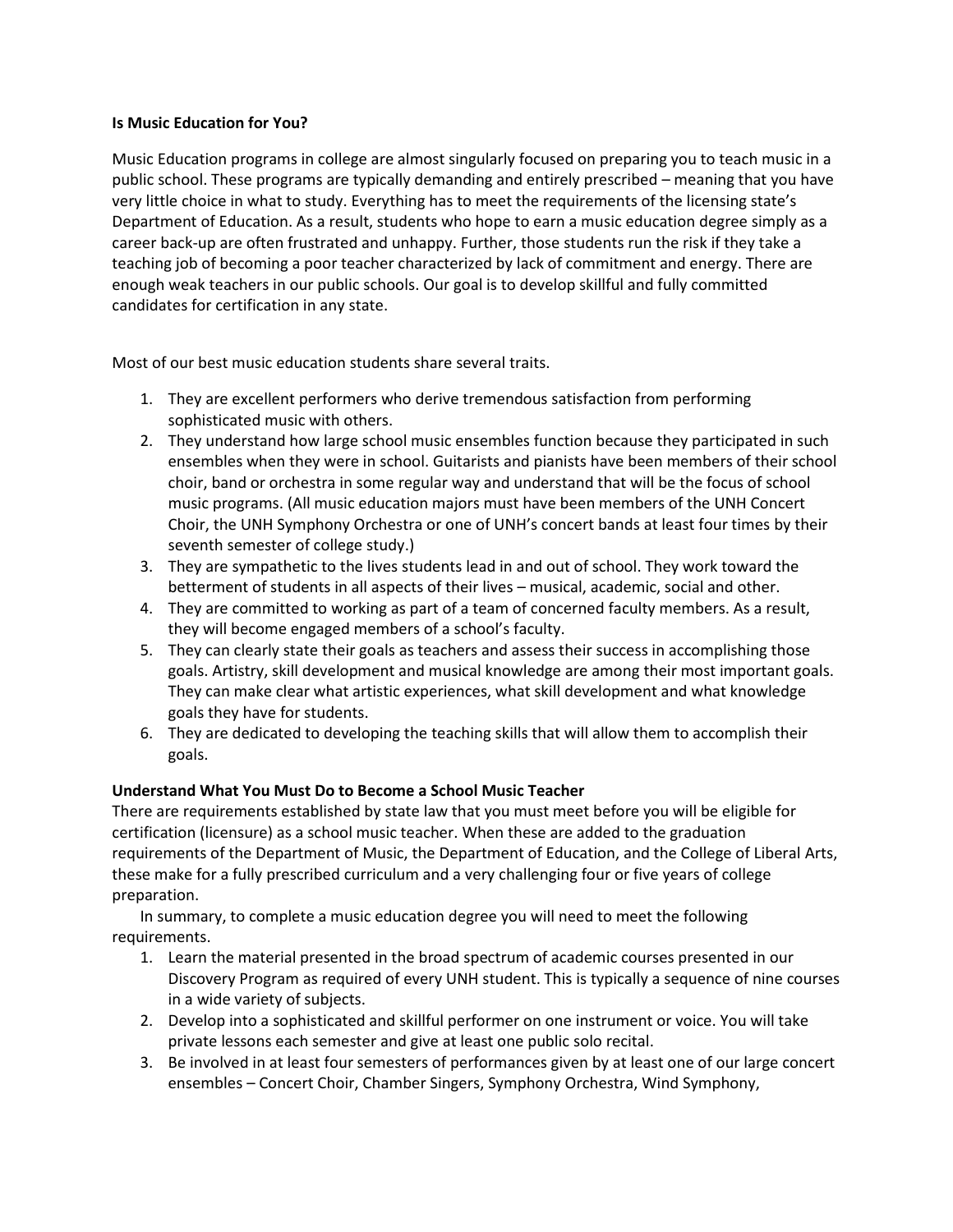Symphonic Band or Concert Band. Elective performance in other ensembles can be valuable and is recommended to future school music teachers – jazz band, jazz choir, marching band, opera.

- 4. Learn music in an academic sense that includes music theory, aural skills, music history, conducting, and orchestration.
- 5. Develop enough skill in each of the families of instruments to allow you to teach them well brass, guitar, percussion, piano, strings, voice and woodwinds.
- 6. Master the teaching methods presented in Elementary Music Methods, Secondary Music Methods, Choral Music Methods and Instrumental Music Methods. Elective courses in Jazz Music Methods and Marching Band Music Methods are offered occasionally.
- 7. Complete the sequence of courses required by the Department of education –

Exploring Teaching (EDUC 500) Educational Perspectives in Critical Times (EDUC 605) Human Development and Learning: Educational Psychology (EDUC 701) Educating Exceptional Learners (EDUC 751)

- 8. Complete at least 14-weeks of fulltime experience of supervised teaching in an assigned school district (EDUC 694 or EDUC 900-901)
- 9. Complete the tests required by the New Hampshire Department of Education as listed in the Appendices (PRAXIS Core Content, PRAXIS Music Content)
- 10. Pass the Teacher Candidate Assessment of Performance (TCAP) assignment during your supervised teaching semester.

## **Your Background before UNH**

As high school age students, most music education majors have backgrounds with these qualities:

- 1. Academics Your high school record demonstrates the likelihood that you will have success in all of your college studies, not just music. You should have good reading and writing skills, mathematics knowledge through trigonometry, 3 years of science and some foreign language experience. It is not true that music majors are allowed to be deficient in these areas. If your high school record is not promising you may not be admitted.
- 2. Personal Music Skills You must demonstrate that you currently sing or play with some welldeveloped skill and that you have promise to develop into an accomplished performer on your major instrument or voice. Most of our students read music and have had several years of private lessons while in high school. (After private lessons on your instrument or voice, the next most helpful preparation is probably lessons in piano playing. These lessons should include music reading.)
- 3. Experience of musical accomplishment in ensemble performances. Your performances in bands, orchestras and choruses establish you as someone who can make music with others. Further, most music teaching jobs will require you to direct these kinds of ensembles. Students without sustained high school ensemble experience are at a serious disadvantage in understanding how to be a good school music teacher.

## **Applying for Admission to UNH as a Music Education Major**

There are two admission decisions required before you will be admitted to the University of New Hampshire as a declared Music Education major.

First, the UNH Office of Admission must approve your admission based upon your academic background. Submit the Common Application to begin the process. After that the Admissions Office will expect to see an official high school transcript with a record of your graduation and a class rank in the upper half of your class. You must also submit scores from either the SAT Exam or the ACT Exam. Have the test company send your scores to UNH.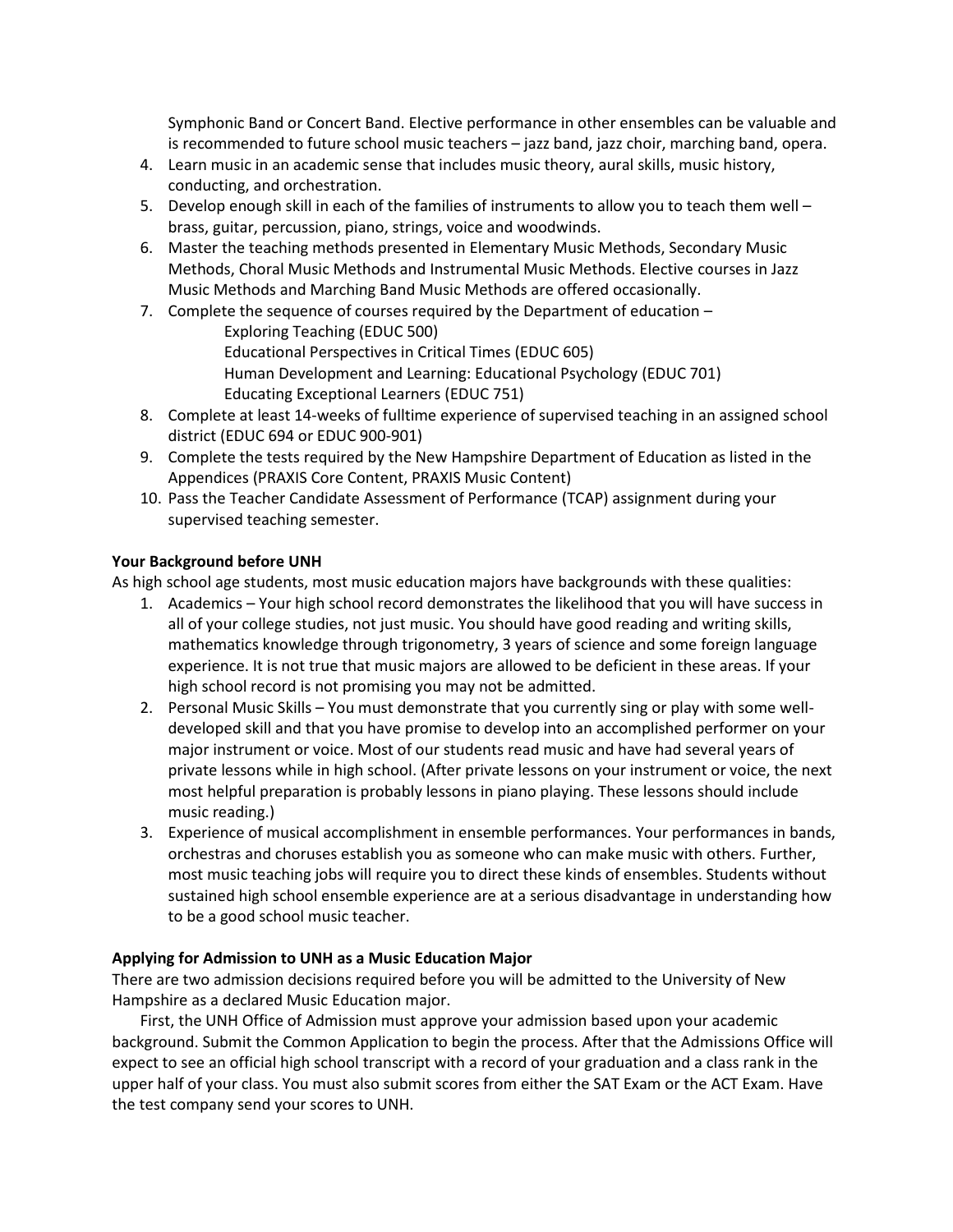Second, the Department of Music must approve your admission to the department on the basis of an admission audition and a diagnostic Theory Test. You must audition for the appropriate Department of Music faculty member in order to be admitted to the department. You should contact the Program Director in the Department of Music if you have questions about the admission process or if you would like to schedule an admission audition. Emai[l music.info@unh.edu](mailto:music.info@unh.edu) or telephone (603) 862-2404 to make contact.

## **Your First Year as a Music Education Major**

As a new student in the UNH Department of Music several things may surprise you:

- 1. Your life will be busier than most other UNH students. Your ability to make and keep a schedule will be an important key to your success.
- 2. You will have to devote 2-3 hours daily to practicing alone as instructed in your lessons and Studio Classes. Include some time for piano practice each day, too!
- 3. You will have to spend 30 to 60 minutes a day on your Music Theory and Aural Skills courses. You must do well in Music Theory and Aural Skills to be permitted to enroll in Exploring Teaching in your second year.
- 4. You will have to spend time daily on two academic Discovery courses.
- 5. You will begin to acquire the knowledge and skills you will need as a music teacher. This means working to master the material presented in the Music Education techniques classes – Brass, Percussion, Strings, Woodwinds, and Vocal Pedagogy.
- 6. Schedule some personal recreation time for yourself each day.

## **Your Second Year as a Music Education Major**

Your second year in the department should feel more familiar and comfortable. In this year you will take a more serious step toward becoming a professional teacher. If your first year went well, you will enroll in EDUC 500 – *Exploring Teaching*. The instructor will assign you either to fall or spring semester. In this course you will have at least two classes of school music students who you must teach each week. You will be responsible for their progress as school musicians. To continue in the Music Education program at UNH you will need a recommendation from the *Exploring Teaching* course instructor who will make that decision in consultation with the cooperating teacher in the school where you teach and with the graduate observer involved.

This second year you will begin learning to conduct large ensembles, and learning music history to complement your music theory studies.

**At the end of sophomore year there will be an important assessment of your readiness to continue in Music Education – JUNIOR STANDING**. Junior standing is a common term used in music education programs across the country to indicate that students are ready for the junior and senior year coursework and student teaching that lies ahead. We will go over this carefully in EDUC 500 – *Exploring Teaching.* Important among the assessments for Junior Standing is your submission of scores from the standardized **PRAXIS Core Content Exam** and the application for a **Criminal Background Check**. Both of these (the test and the Background Check) must be completed by April 1 of your sophomore year so that you are ready to pre-register in April for your junior year courses. Ask the Music Education Coordinator for details.

## **Your Third Year as a Music Education Major**

By third year you should have made major progress on your instrument or voice. You may ask to perform an elective half-recital (share a recital with another student). You will begin the program of 4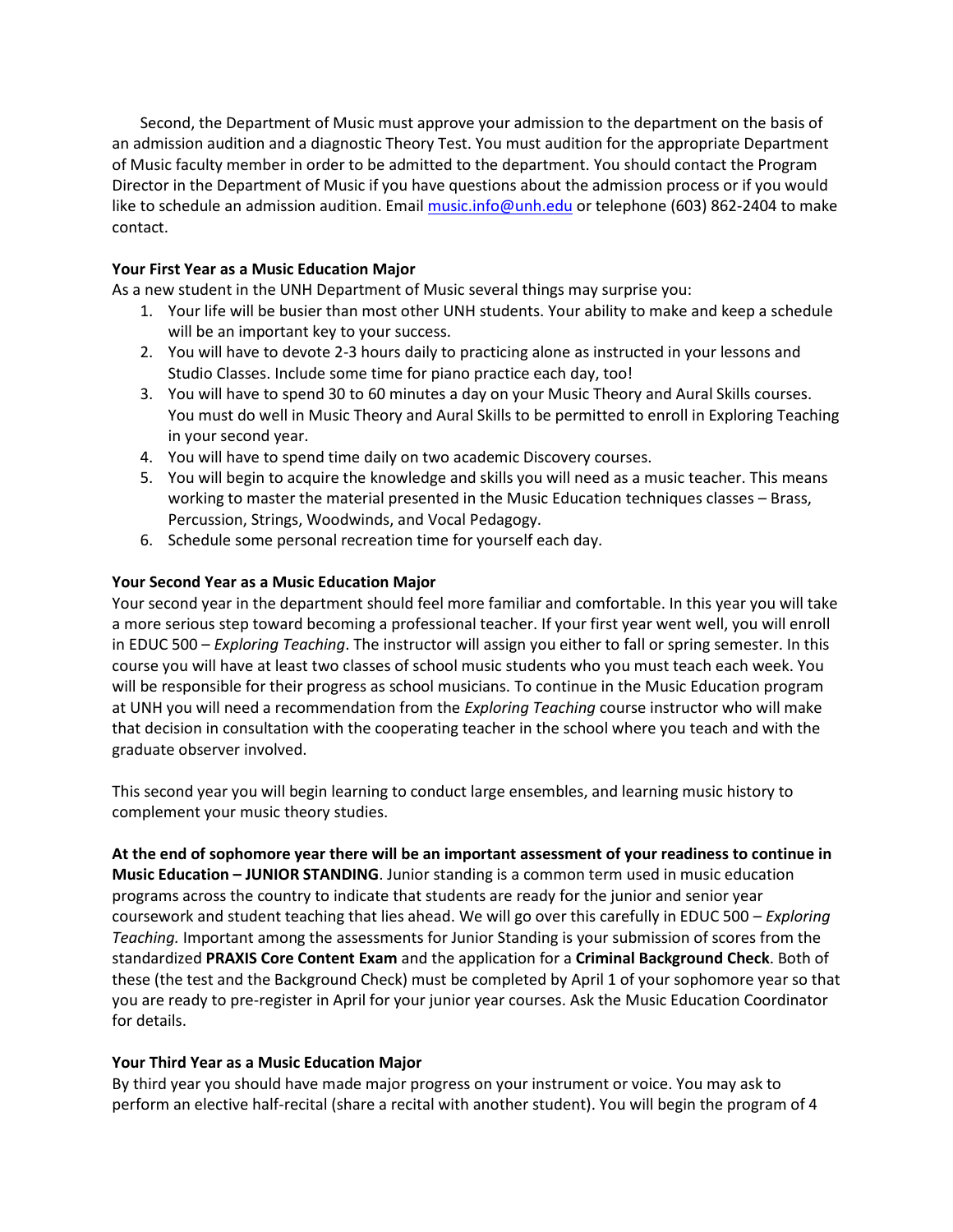music teaching methods courses and the program of 3 courses in Educational Foundations required by the Department of Education.

#### **Your Fourth Year as a Music Education Major**

Your final undergraduate year includes your required recital performance and completion of all your academic and music requirements. *BM in Music Education* students will student teach in their final semester (see below). The Music Education Coordinator will assign you to a local school district for that. *BM in Music Pre-Teaching* students will finish course work and possibly begin graduate study early.

#### **An Important Choice: Student Teaching or the UNH Graduate Program**

A. BM in Music Education

In your next-to-last semester Bachelor of Music Education students will be assigned school districts in which they should arrange to do their student teaching. Because the state certification is for a broad-based music teacher who can teach nearly any music class to students of any age, you will need to have both elementary and secondary school experience as a student teacher. You will also need to have experience with performing music classes and general music classes. All of this is subject matter to discuss with the Music Education Coordinator before the assignment is made.

It is important for students to visit the school teachers involved and see the program in operation. Students need to assess how compatible they will be with their selected cooperating teacher(s) for the 14 weeks involved. Further, students must complete an official Student Teacher Contract with the cooperating teacher(s) and school principal. There will be little sympathy for the student who accepts a student teacher assignment without thoroughly investigating it first.

Student teachers work as though they were fulltime employees of the school district. They must be at school whenever the cooperating teacher is at school, including before-school activities, after-school activities, and weekend activities. Many student teachers enroll in one 4-credit course during the student teaching semester. That makes for a very full load. It will be exhausting and extremely difficult to also hold a job during the student teaching semester. For that reason, students are allowed either a course or a job, but not both during student teaching.

#### B. BM in Music Pre-Teaching

The Music Education Coordinator will assign bachelor of Music Pre-Teaching students a yearlong internship. This internship will be your principal activity during a complete academic year of your master's degree work. Like student teachers, you will work as a member of a school district's music staff, including before and after-school assignments. In addition, you may take one course each semester, but your time, energy and focus will need to be on your internship. Fulltime teaching is tiring.

#### **Appendix A – Required Tests**

SAT or ACT - required for admission to UNH (Take during your senior year of high school.)

PRAXIS: Core Academic Skills for Educators: Combined Test (Test Code 5751) – required for Music methods courses junior year (**Take by April 1 of sophomore year and usually after completing EDUC 500 –** *Exploring Teaching.)*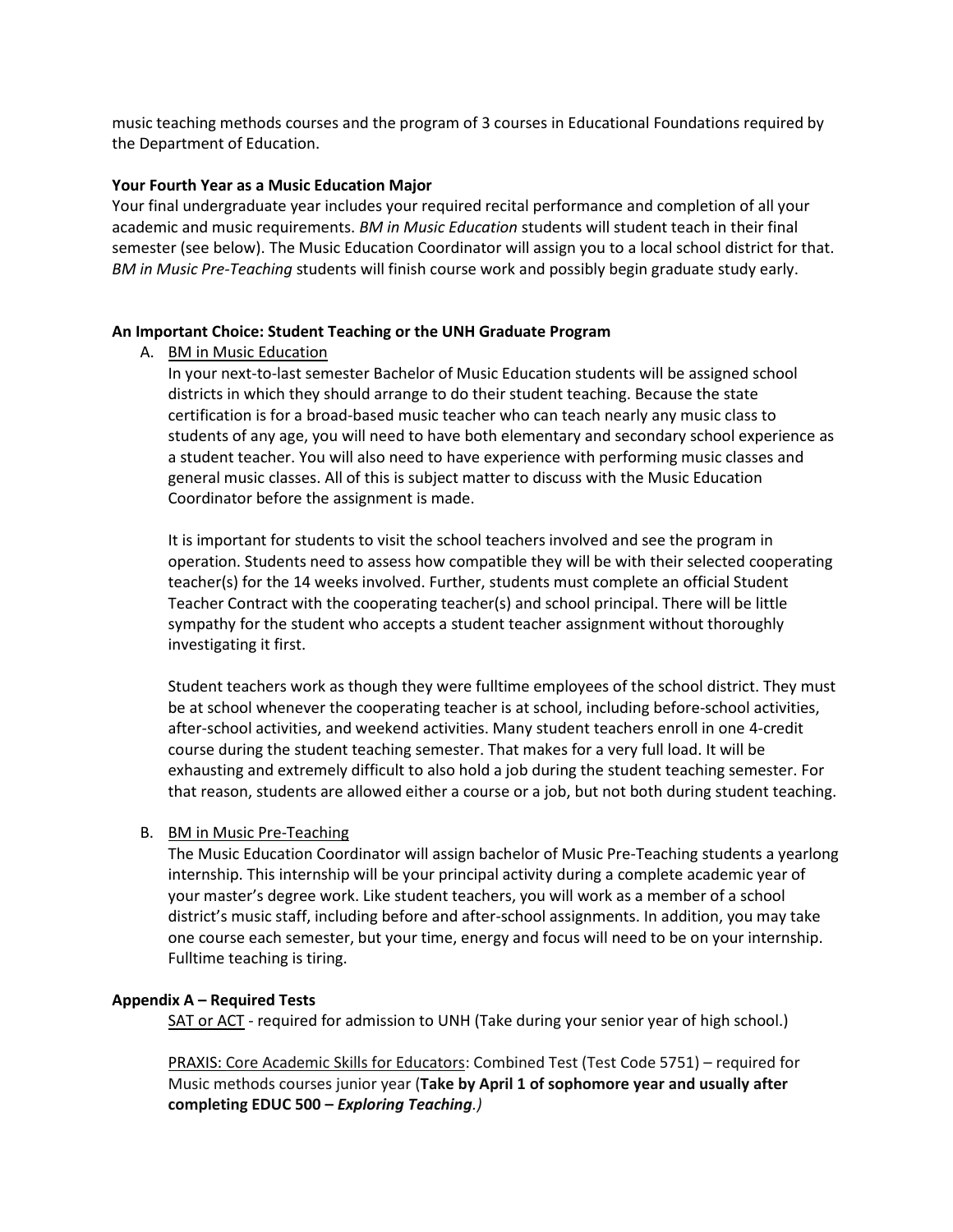PRAXIS: Music: Content Knowledge (Test Code 5113) – required for registration in student teaching (**Take during the summer before your senior year.**)

## Teacher Certification Assessment of Performance (TCAP) – required for licensure

## **Appendix B – Course of Study Sheets: Use the appropriate sheet to track your progress in meeting degree requirements.**

BM in Music Education – Vocal/Choral Emphasis [http://cola.unh.edu/sites/cola.unh.edu/files/media/BM\\_MUED\\_Vocal\\_2014.pdf](http://cola.unh.edu/sites/cola.unh.edu/files/media/BM_MUED_Vocal_2014.pdf)

BM in Music Education – Instrumental Emphasis [http://cola.unh.edu/sites/cola.unh.edu/files/media/BM\\_MUED\\_Instrumental\\_2014.pdf](http://cola.unh.edu/sites/cola.unh.edu/files/media/BM_MUED_Instrumental_2014.pdf)

BM Music Pre-Teaching – Vocal Emphasis [http://cola.unh.edu/sites/cola.unh.edu/files/departments/Music/pdf/major-checklists/BM\\_Pre-](http://cola.unh.edu/sites/cola.unh.edu/files/departments/Music/pdf/major-checklists/BM_Pre-Teaching_Vocal_2014.pdf)[Teaching\\_Vocal\\_2014.pdf](http://cola.unh.edu/sites/cola.unh.edu/files/departments/Music/pdf/major-checklists/BM_Pre-Teaching_Vocal_2014.pdf)

#### BM in Music Pre-Teaching – Instrumental Emphasis

[http://cola.unh.edu/sites/cola.unh.edu/files/departments/Music/pdf/major-checklists/BM\\_Pre-](http://cola.unh.edu/sites/cola.unh.edu/files/departments/Music/pdf/major-checklists/BM_Pre-Teaching_Instrumental_2014.pdf)[Teaching\\_Instrumental\\_2014.pdf](http://cola.unh.edu/sites/cola.unh.edu/files/departments/Music/pdf/major-checklists/BM_Pre-Teaching_Instrumental_2014.pdf)

## **Appendix C – Course Prerequisites**

MUSI 472, 474 and 476 is a prerequisite for EDUC 500 in sophomore year or later Submission of Criminal Background Check results is a prerequisite to register for upper-level music education courses junior year or later

- A satisfactory rating on **Junior Standing in Music Education** is a prerequisite for upper-level music education methods courses junior year or later
- PRAXIS Core Content exam is a perquisite to register for upper-level music education methods courses junior year or later

PRAXIS Music Content exam is a prerequisite to register for EDUC 694 – Student Teaching in

Music

## **Appendix D – Junior Standing in Music Education**

#### **Junior Standing in Music Education Major**

## **Admission Check List**

1. Criminal Background Check - submitted by April 1 of sophomore year to the Music Department (in addition to the background check required for EDUC 500)

2. Academic Standing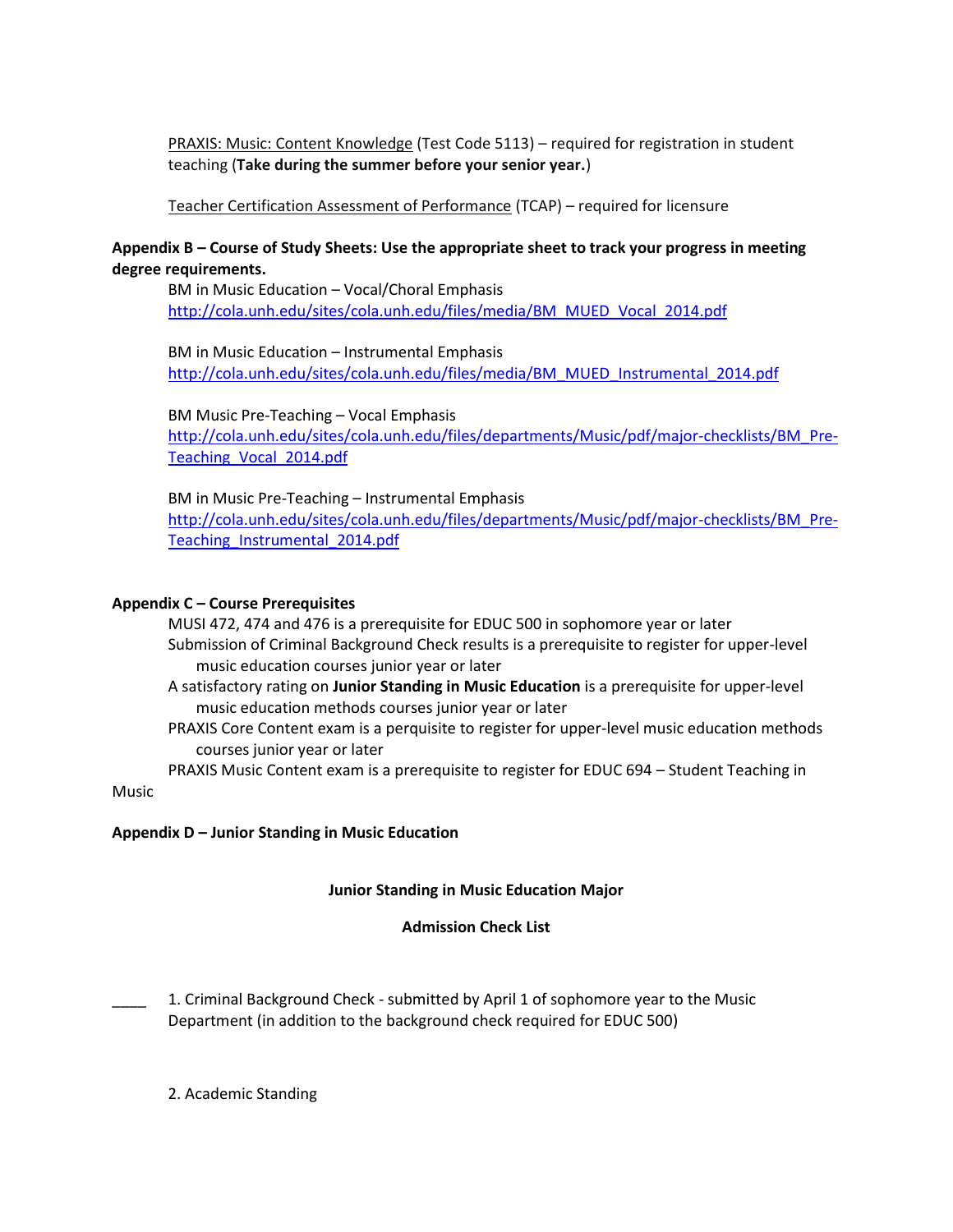| A. 2.8 overall grade point average                                                                                                      |
|-----------------------------------------------------------------------------------------------------------------------------------------|
| B. Passing PRAXIS Core Content Test or waiver                                                                                           |
|                                                                                                                                         |
| 3. Aural Skills                                                                                                                         |
| A. Completion of MUSI 574 – Ear Training with a minimum grade of C-.                                                                    |
| B. Accurately models and teaches rhythm and tonal sequences                                                                             |
| C. Hears school student playing/singing accurately                                                                                      |
|                                                                                                                                         |
| 4. Music Performance Skill                                                                                                              |
| A. Qualifies for upper-level (700-level) applied instruction                                                                            |
| B. Has performed for at least 3 semesters as a regular member of at least one of the designated<br>core ensembles                       |
| C. Completion of MUSI 576 - Functional Piano with a C- or better AND demonstrates functional<br>keyboard ability including accompanying |
|                                                                                                                                         |
| 5. EDUC 500 – Exploring Teaching assessment predicts success in a school setting                                                        |
| A. Follows instructions well                                                                                                            |
| B. Plans professionally for teaching                                                                                                    |

\_\_\_\_ C. Meets contemporary practice and embraces innovations

# **Overall Junior Standing Status**

| Meets Standards                       | <b>Junior Standing Granted</b> |
|---------------------------------------|--------------------------------|
| Progressing towards Meeting Standards | Junior Standing Incomplete     |
| Does Not Meet Standards               | Junior Standing Denied         |

# **Appendix D – Student Teaching and Intern Contracts** Student Teacher Contract – for BM in Music Education Students